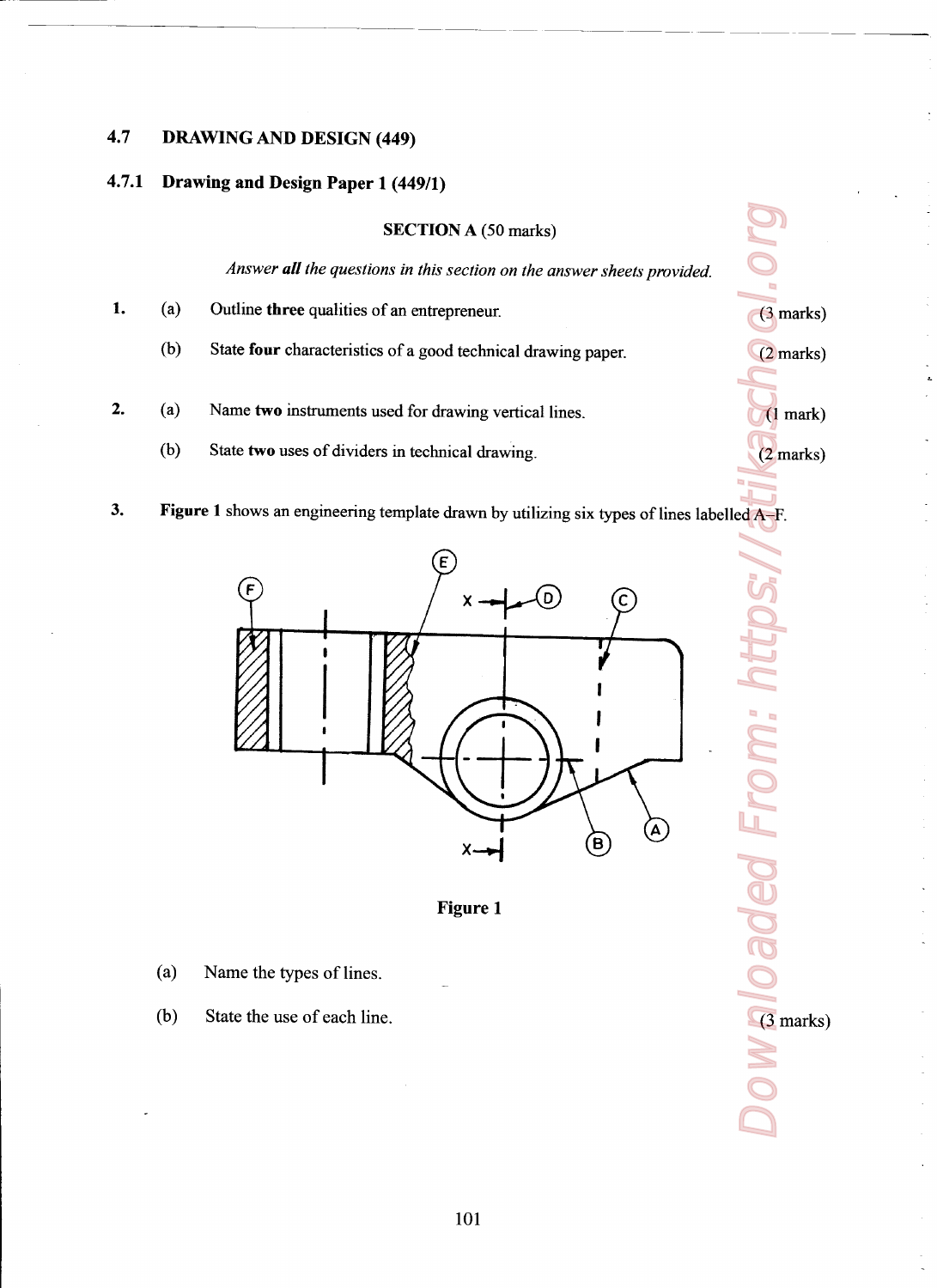- 4. (a) State three classifications of metals and give one example of each. (3 marks)
	- (b) Construct an internal tangent to touch the circles shown in **Figure 2** (3 marks)



- 5. (a) Use sketches to describe three types of dimensions in drawing.  $(3 \text{ marks})$
- Downloaded From: https://atikaschool.org (b) Construct <sup>a</sup> diagonal scale in which 30mm represent <sup>1</sup> km to read up to 4km. Indicate <sup>a</sup> distance of 2.84 km on the scale.  $(5 \text{ marks})$
- 6. Figure 3 shows the front elevation and incomplete plan of a truncated square pyramid. Complete the plan and draw the true shape of the cut face. (5 marks)



Figure 3

**Downloaded Fror**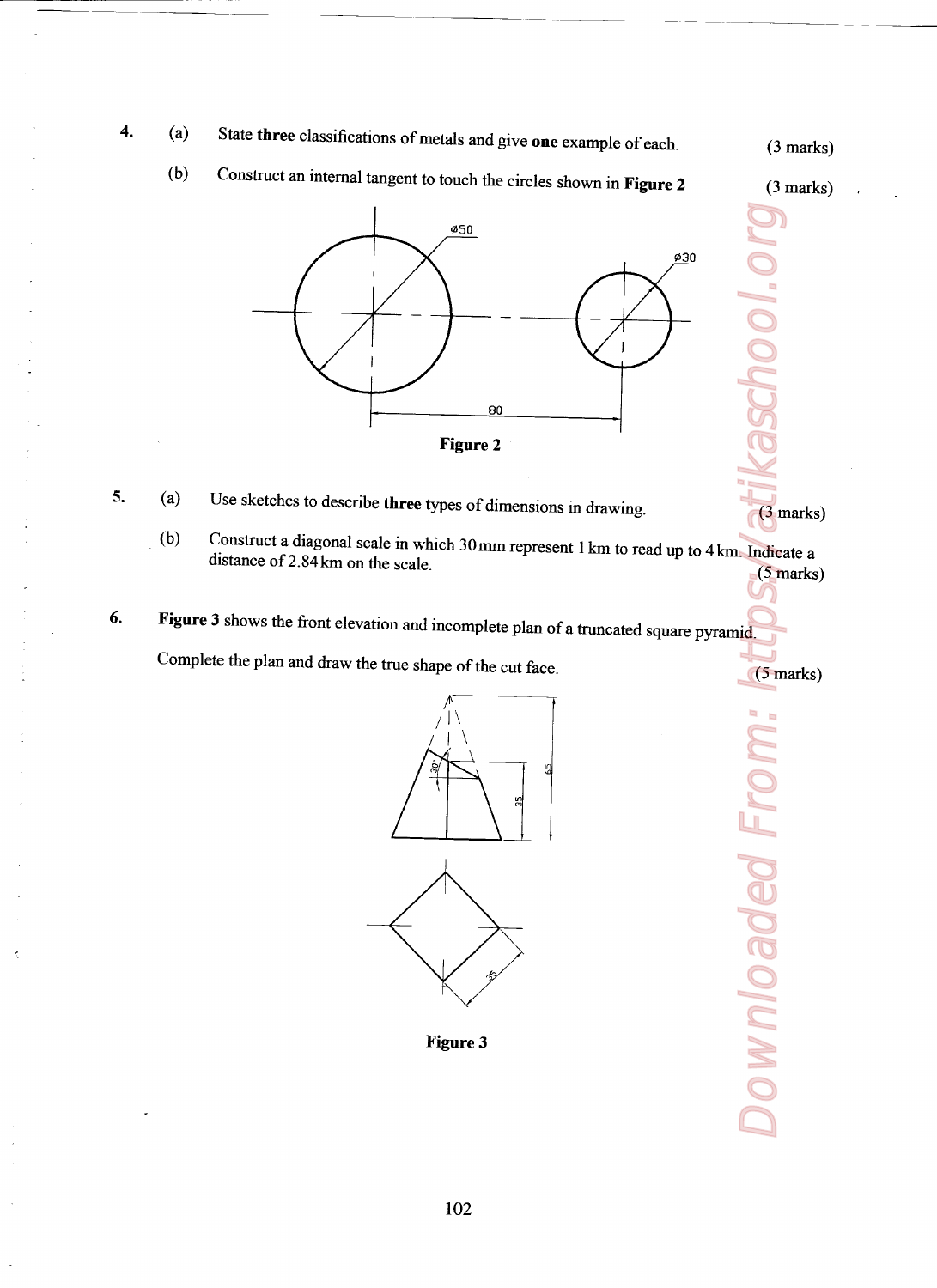7. Make pictorial sketches of the following fastening devices:

(a) Gib head key.

- (b) Woodruff key.
- (c) Feather key.
- 8. List six computer programmes used to produce technical drawings.
- 9. Figure 4 shows a simple shaped block drawn in isometric projection.



Figure 4

Draw the front elevation and plan of the block in first angle projection.

10. Figure 5 shows three views of a block drawn in third angle projection.





Draw the block in oblique cavalier projection.

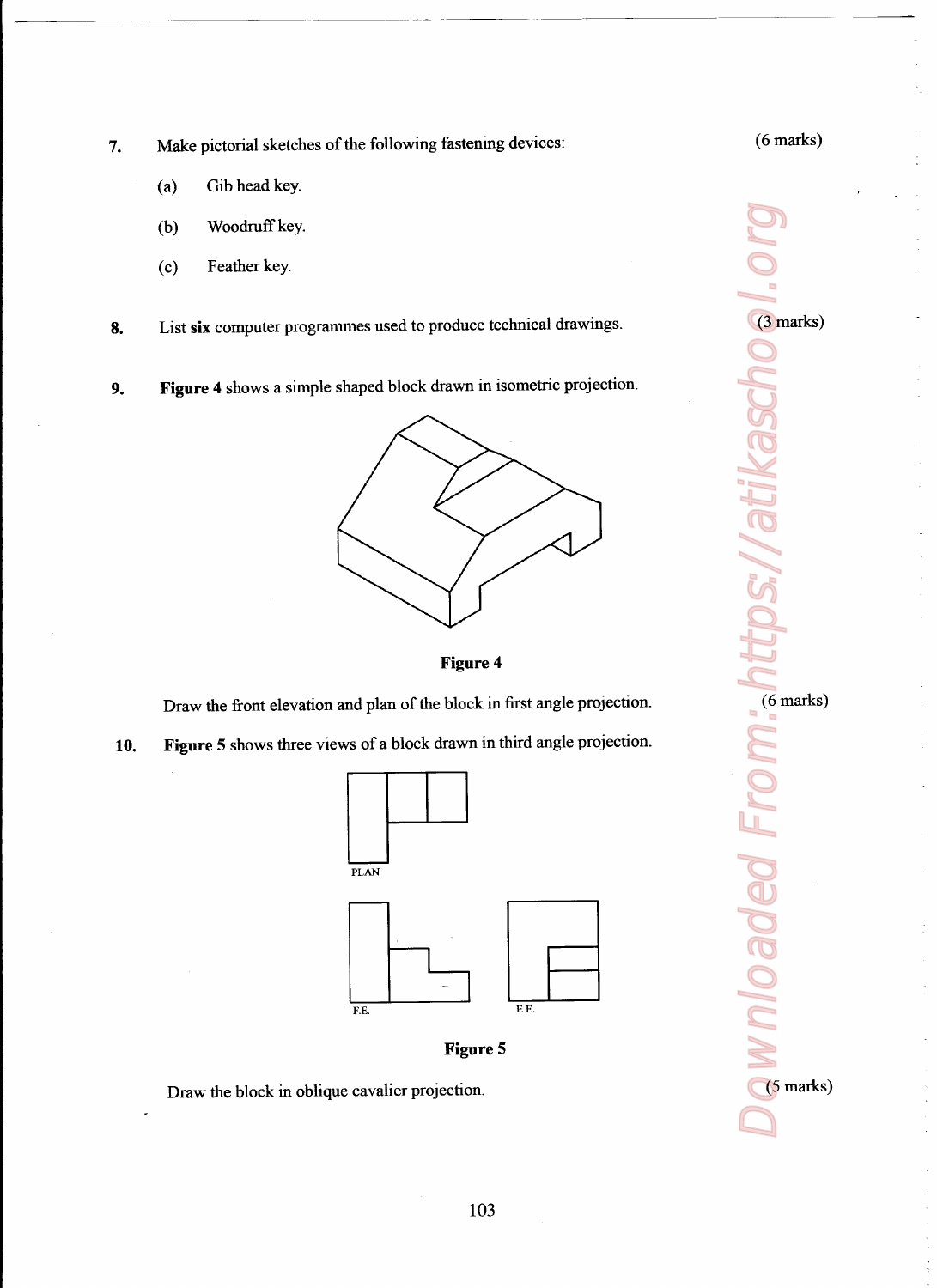#### SECTION B (20 marks)

### This question is compulsory. It should be answered on the  $A3$  paper provided. Candidates are advised not to spend more than one hour on this question.

11. Figure 6 shows parts of a pulley bracket drawn in first angle projection.

<u> 1989 - Andrea Andrew Amerikaanse Amerikaanse kommunister van die verskilde van die verskilde van die verskild</u>





Assemble the pans and draw Full Size the following views in first angle projection:

- (a) Front elevation
- $\mathbf{X}$ (b) Sectional plan along the cutting plane X—X. (20 marks)

Do not include hidden details.

Dowanloaded From: https://atikaschool.org **ded From: https://atikaschool.**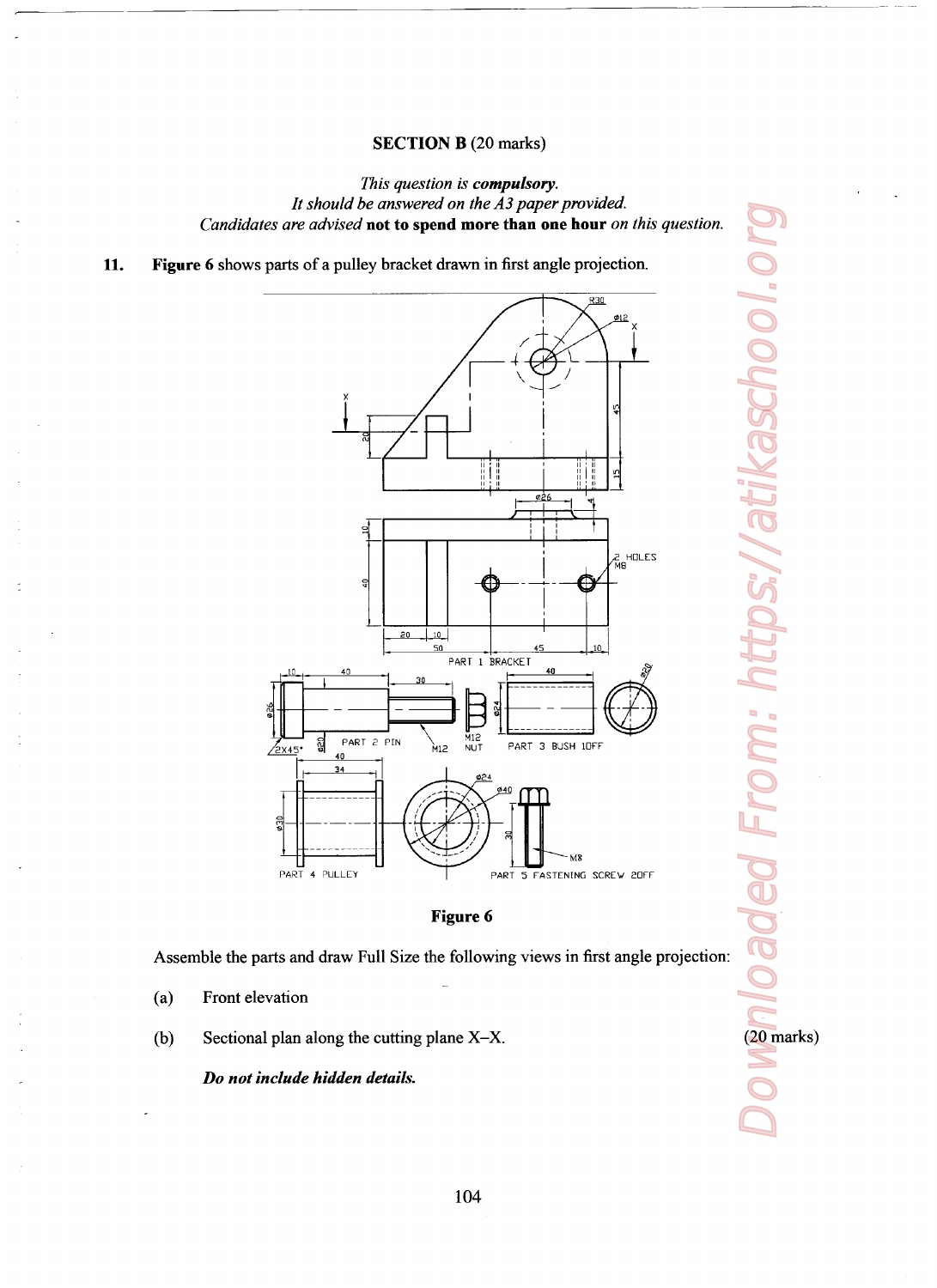# **SECTION C** (30 marks)

Answer any two questions from this section on the A3 paper provided

Figure 7 shows two views of an axle boss drawn in first angle projection. Draw the boss in 12.  $(15$  marks) isometric projection taking X as the lowest point.

Include six dimensions.



Figure 7